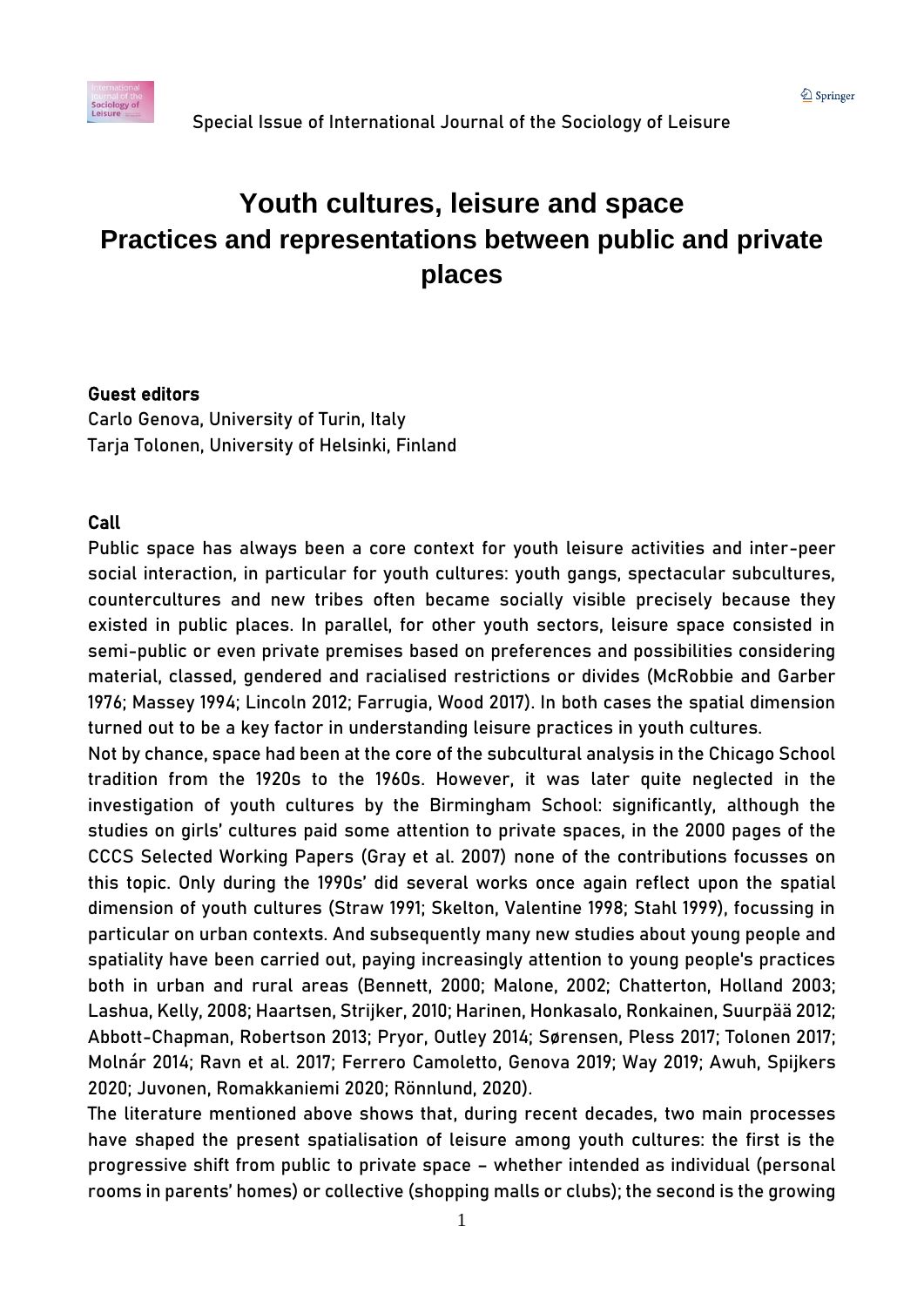role of digital places within the social networks and leisure activities of young people. Everyday places are still a core factor in forming the possibilities and realities of young people's ways of living and thinking: both public, semi-public and private space are lived as grounds, background and constitutive elements for the social lives of young people and their leisure activities, while digital places often cross the boundaries of these different realms. But, how are these different places currently used and represented in youth cultures? How do they interact?

During the past two years, profound and unexpected changes have occurred in the spatial dimension of youth leisure, and the topic has become more relevant than ever. Restrictions to spatiality and sociability as well as spatial mobility and live interaction – caused by the Covid-19 pandemic – have radically altered the possibilities and practical ways of using space. This concerned both public and private space, and has made most evident not only the fundamental role of physical and social places in everyday lives, but also the key role played by digital places of interaction. Youth has been one sector of the population upon which these processes have had the strongest impact. But what effects can be observed among youth cultures?

We welcome contributions related to any of the following themes, or others related to the topic of the call, with specific focus on youth cultures:

- Leisure between private and public space
- Places for sport and physical activity: street, gym, home
- Shopping and its places
- Activism and space between leisure and citizenship
- Gendered, classed and racialised divides in leisure spaces
- Leisure in urban and rural spaces
- Leisure and dangerous places
- Mobility and locality in leisure
- Leisure places and Covid-19

# Types of contributions

We would like to encourage a variety of types of contributions, including conceptual papers, original research papers and applied case studies.

# Abstract submission

Abstracts are asked to be mailed by 31 January 2023 both to [carlo.genova@unito.it](mailto:carlo.genova@unito.it) and [tarja.tolonen@helsinki.fi](mailto:tarja.tolonen@helsinki.fi) . Please add as a subject of the email: Abstract Special Issue IJSL Youth cultures, leisure and space.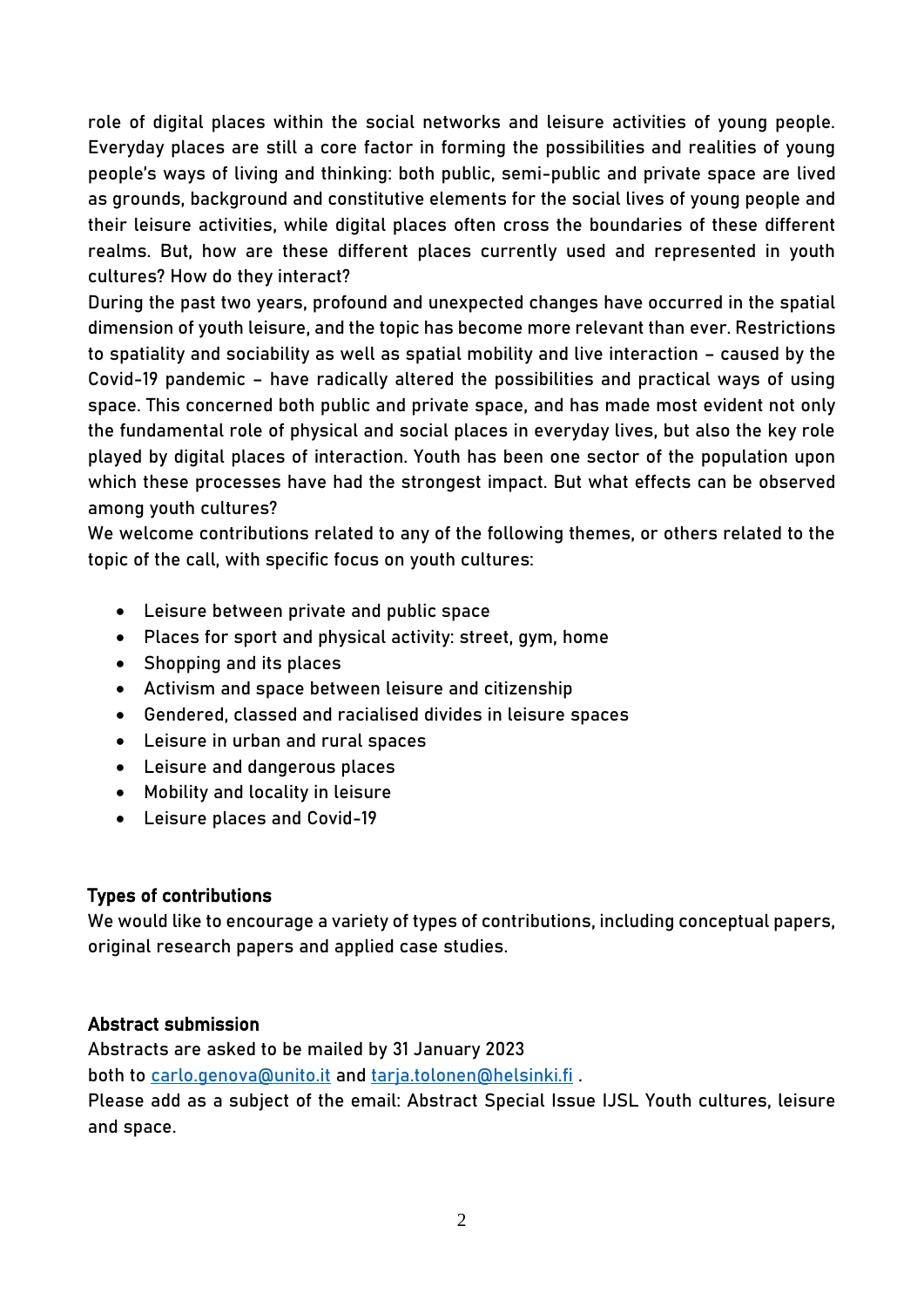# Full paper - Submission guidelines

If you have been notified by the Guest Editors regarding the acceptance of your abstract, please use this link to help you prepare your full submission:

<https://www.springer.com/journal/41978/submission-guidelines>

#### Timeline

- Call for Abstracts: deadline 31 January 2023
- Successful contributors notified: 01 April 2023
- Full paper deadline submitted online: 31 January 2024
- Review and feedback from editors: May 2024
- Deadline for final version papers: 31 October 2024
- Publication of special issue: January 2025.

### References

- Abbott-Chapman, J., Robertson, M. (2001), Youth, leisure and home: Space, place and identity. Loisir et société/Society and Leisure, 24:2, 485-506.
- Awuh, H. E., Spijkers, F. (2020). 'We Are Not As Bad as you Think we Are': Dealing with Diversity and Self-Exclusion in a Youth Football Club. International Journal of the Sociology of Leisure, 3(2), 97–114.
- Bennett, A. (2000), Popular Music and Youth Culture: Music, Identity and Place, Basingstoke: Palgrave.
- Chatterton, P. Hollands, R. (2003), Urban Nightscapes: Youth Cultures, Pleasure Spaces and Corporate Power, London: Routledge.
- Farrugia, D., Wood., B. E. (2017), Youth and spatiality: Towards interdisciplinarity in youth studies. Young, Nordic Journal of Youth Research, 25:3, 209–218.
- Ferrero Camoletto R., Genova C. (2019), Alternative spatial styles, in Fisker J. K., Chiappini L., Pugalis L., Bruzzese A. (Eds.), *Enabling Urban Alternatives: Crises, Contestation, and* Cooperation, Palgrave MacMillan, New York, 179-200.
- Gray, A., Campbell, J., Erickson, M., Hanson, S., Wood, H. (Eds.). (2007), CCCS Selected Working Papers, London: Routledge.
- Haartsen, T., Strijker, D. (2010), Rural youth culture. Keten in the Netherlands. Journal of Rural Studies, 26:2,163–172.
- Harinen, P.M., Honkasalo, M.V., Ronkainen, J.K., Suurpää, L. E. (2012). Multiculturalism and young people's leisure spaces in Finland: perspectives of multicultural youth. Leisure Studies, 31(2), 177-191.
- Juvonen, T., Romakkaniemi, M. (2019), Between mobility and belonging: The meanings of locality among youth in Lapland in the transitions to adulthood. Young, Nordic Journal of Youth Research, 27:4, 321–335.
- Lashua, B., Kelly, J. (2008), Rhythms in the concrete: Re-imagining relationships between space, race, and mediated urban youth cultures. Leisure/Loisir, 32:2, 461-487.
- Lincoln, S. (2012), *Youth Culture and Private Space*, Palgrave: London.
- Malone, K. (2002), Street life: Youth, culture and competing uses of public space. Environment and Urbanization, 14:2, 157–168.
- Massey, D. (1994), *Space, Place and Gender*, Cambridge: Polity Press.